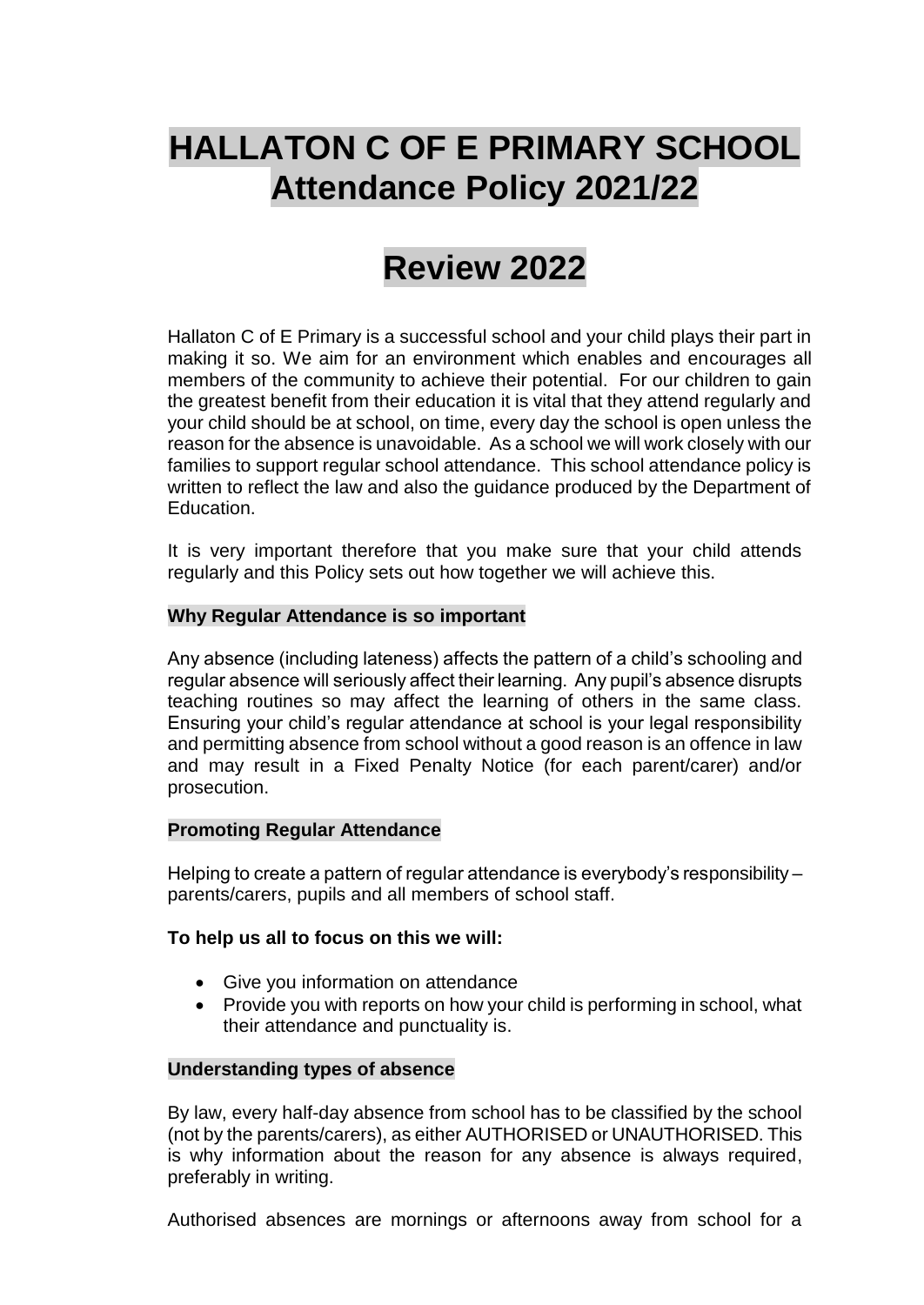genuine reason like illness, medical/dental appointments which unavoidably fall in school time, emergencies or other unavoidable cause.

Unauthorised absences are those which the school does not consider reasonable and for which no "leave" has been given. This type of absence can lead to the Authority using sanctions and/or legal proceedings. This includes:

- parents/carers keeping children off school unnecessarily (ie condoned absence)
- truancy during the school day
- absences which have never been properly explained
- children who arrive at school too late to get a mark
- shopping, looking after other children, birthdays
- day trips and holidays in term time which have not been agreed.

Whilst any child may be off school because they are ill, sometimes they can be reluctant to attend school. Any problems with regular attendance should be addressed by the school, the parents/carers and the child. If your child is reluctant to attend, it is never better to cover up their absence or to give in to pressure to excuse them from attending. This gives the impression that attendance does not matter and usually make things worse.

## **Persistent Absenteeism (PA)**

A pupil becomes a 'persistent absentee' when they miss 20% or more schooling across the school year for whatever reason. Absence at this level causes considerable damage to any child's educational prospects and we need parents'/carers' fullest support and co-operation to tackle this.

We monitor all pupil absence thoroughly. Any case that is seen to have reached the PA mark or is at risk of moving towards that mark is given priority and you will be informed of this immediately.

PA pupils are tracked and monitored carefully through the Educational Welfare system and we also combine this with academic mentoring where necessary.

#### **Absence Procedures**

## **If your child is absent you must:**

- Contact us as soon as possible on the first day of absence either by email, phone call or a message on the answerphone.
- Or, you can call into school and speak to a member of staff.

## **If your child is absent we will:**

- Telephone you on the first day of absence (*and on subsequent days)* if we have not heard from you;
- Write to you if we are concerned about your child's attendance to alert you to a concerning emerging pattern or level of absence.
- Refer the matter to the Education Welfare Officer (EWO) if attendance is a concern.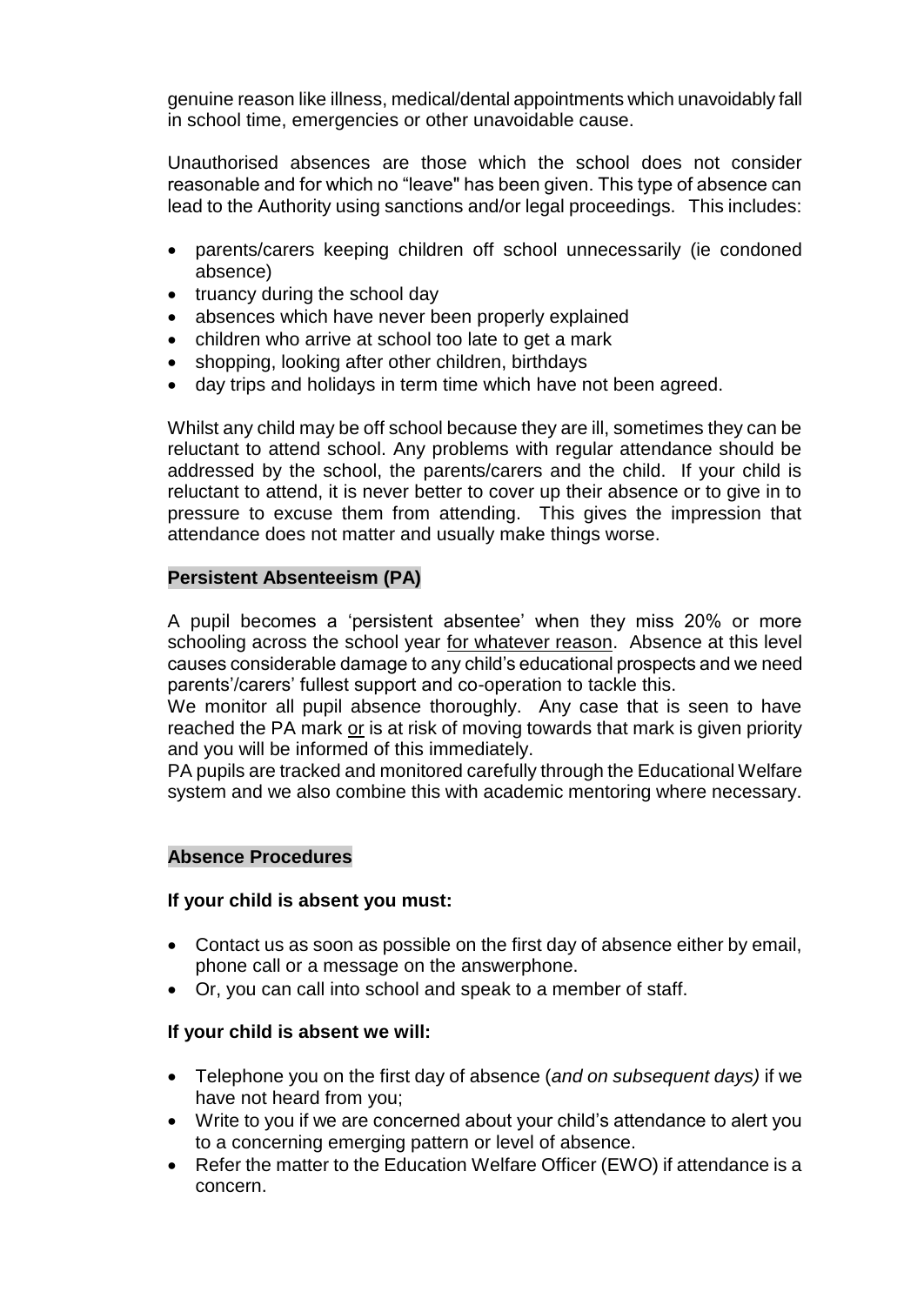## **Telephone numbers**

There are times when we need to contact parents about a variety of matters, including absence, so we need to have your contact numbers at all times. Please help us to help you and your child by making sure we always have an up to date number – if we don't then something important may be missed.

#### **The Education Welfare Officer**

Parents/carers are expected to contact school at an early stage and to work with the staff in resolving any problems together. This is nearly always successful. If difficulties cannot be resolved in this way, the school may refer the child to the Education Welfare Officer from the Local Authority. He/she will also try to resolve the situation by agreement but, if other ways of trying to improve the child's attendance have failed and unauthorized absences persist, these Officers can use sanctions such as Fixed Penalty Notices or prosecutions in the Magistrates' Court.

Full details of the options open to enforce attendance at school are available from the school or the Local Authority. (Please note that Penalty Notices can be issued by the Local Authority immediately following a period of holidayrelated leave that has not been authorised by the school.)

#### **Lateness**

Poor punctuality is not acceptable. If your child misses the start of the day they can miss work and do not spend time with their class teacher getting vital information and news for the day. Late arriving pupils also disrupt lessons, can be embarrassing for the child and can also encourage absence.

#### **How we manage lateness:**

The school day starts at 9.00a.m. We expect your child to be in class at that time. Registers are marked by 9.10a.m. and your child will receive a late mark if they are not in by that time.

At 9.10 am the registers will be closed. In accordance with the Regulations, if your child arrives after that time they will receive a mark that shows them to be on site, but this will **not** count as a present mark and it will mean they have an unauthorised absence. This may mean that you could face the possibility of a Penalty Notice if the problem persists.

#### **Holidays In Term Time**

**The School and its staff regard the regular attendance of children at school as being vital to each child's education and development. It is for this reason that non attendances (however short or infrequent) are treated seriously. It remains the policy of the school to only sanction non-attendance during term time in exceptional circumstances.**

**If your child has unauthorised leave of absence you may either be issued with a Penalty Notice of £120 per parent per child (discounted to £60 if paid within 21 days), or your case could be referred by the Local**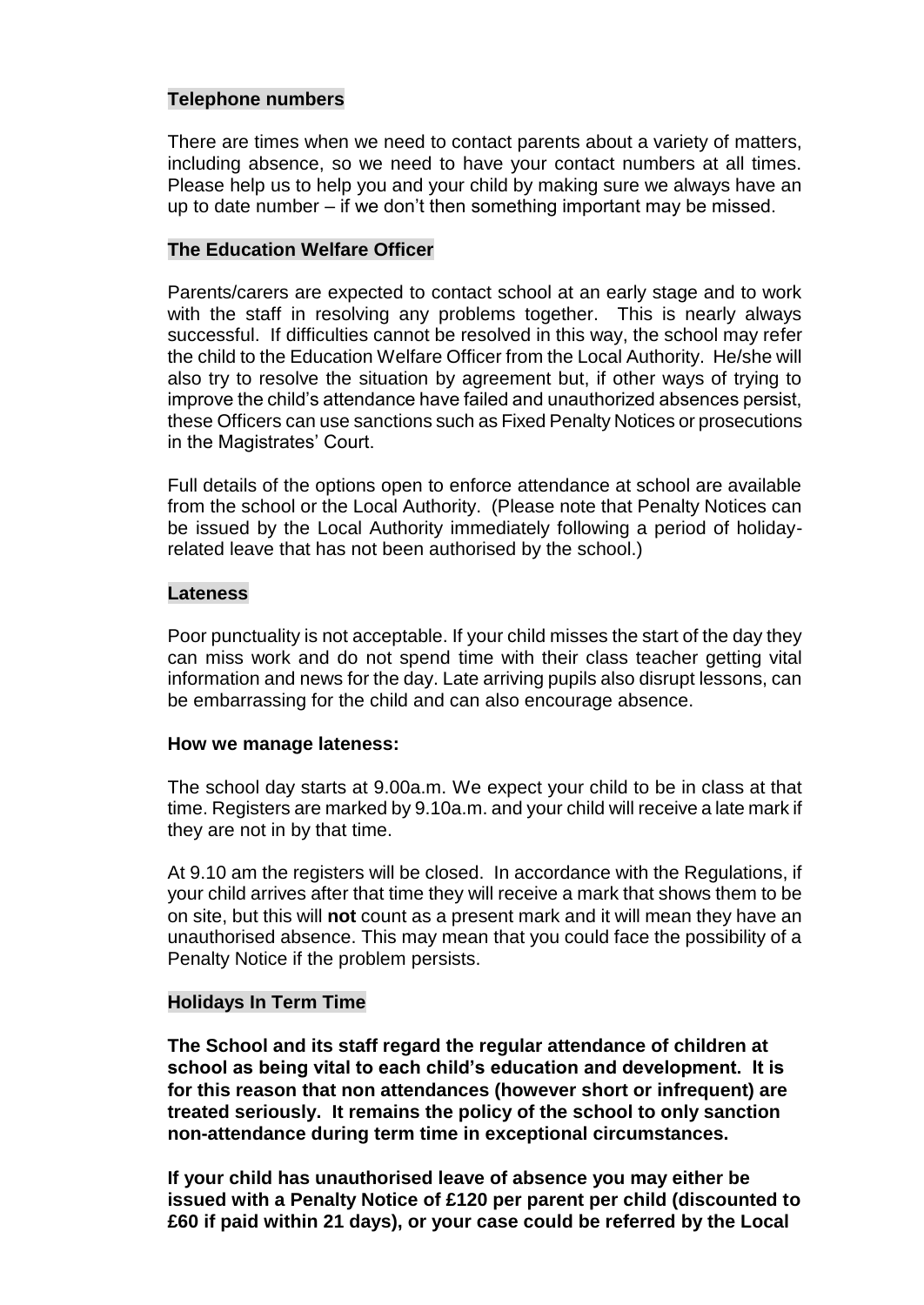**Authority directly to the Magistrates' Court for the purposes of a criminal prosecution.**

**Good attendance is considered to be 96% or above with no unauthorised absences.** 

Schools **should not authorise** leave of absence unless -

- The Headteacher considers that there are exceptional circumstances relating to the application **AND**
- An application has been made in advance by the parent/carer

Penalty Notices will be issued from Leicestershire County Council for parents who take their children on holiday in term time. Penalty Notice charges are -

- £60 per child, per parent if paid within 21 days of receipt of the notice and
- £120 if paid within 28 days.

## *Please be aware that the local authority can issue the penalty if the school obtains evidence that an unauthorised holiday has been taken.*

As a result of this change in law the Governors of Hallaton CofEPrimary School have amended this policy. From September 2013 **NO** holiday will be authorised unless the Headteacher considers the request to be an exceptional circumstance.

If you wish the Headteacher and Chair of Governors to consider your request the following actions should be taken –

- Request form to be collected from the school office.
- Forms MUST be completed and returned at before the first day requested.
- If the form is not returned prior to the absence then the leave will automatically be unauthorised.

The Headteacher will look at each request individually. Previous holidays, attendance and the child's class work will all be taken into account when making the final decision.

#### **School Targets**

The school has targets to improve attendance and your child has an important part to play in meeting these targets.

The Attendance target for the school for 2021/22 is 97%

Our target is aspirational because we know that good attendance is the key to successful schooling and we believe our pupils can be amongst the best in the country.

Through the school year we monitor absences and punctuality to show us where improvements need to be made.